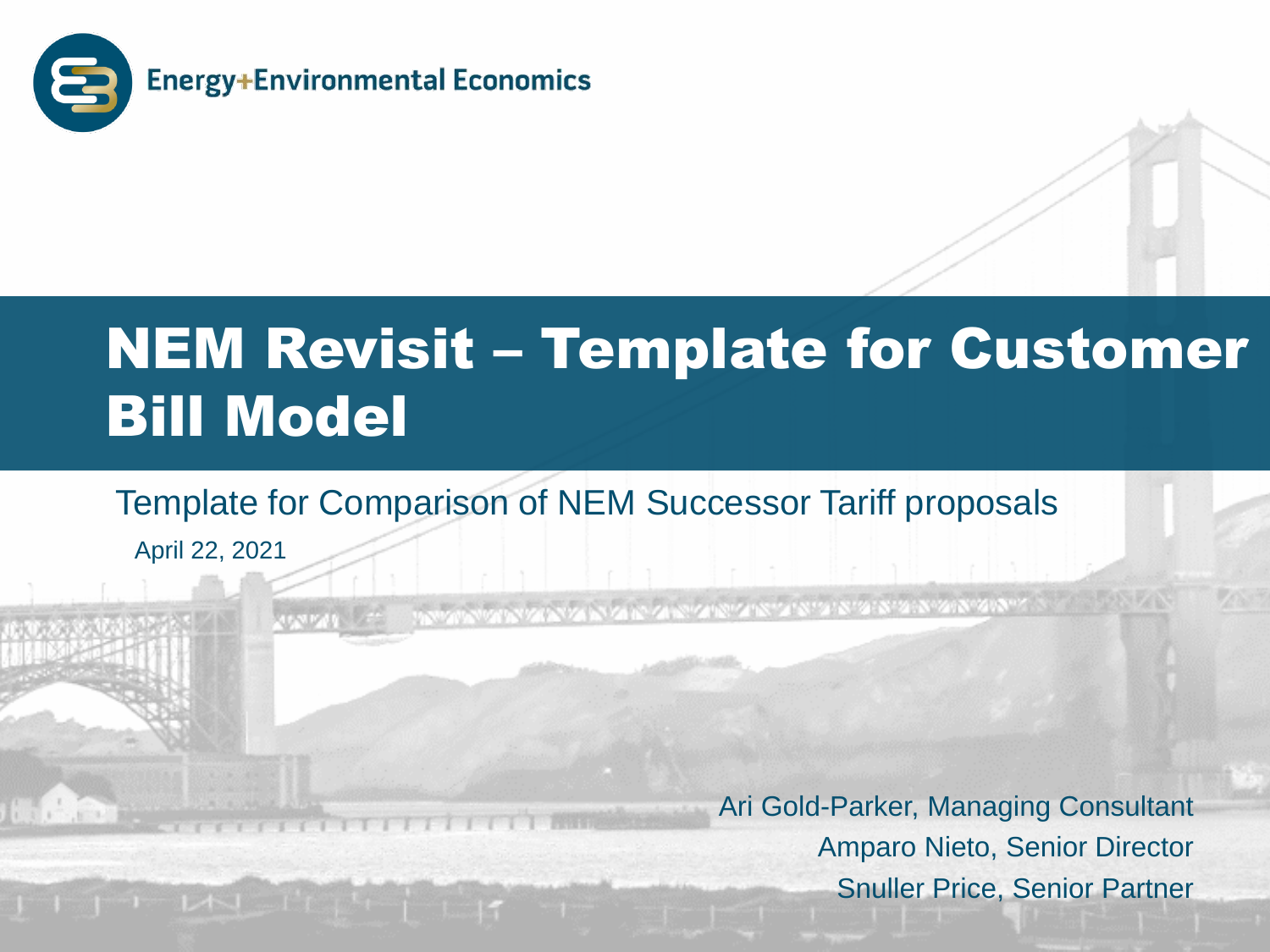

- **Purpose of the Customer Bill Model**
- **Description of the Data Template**
- **Q&A**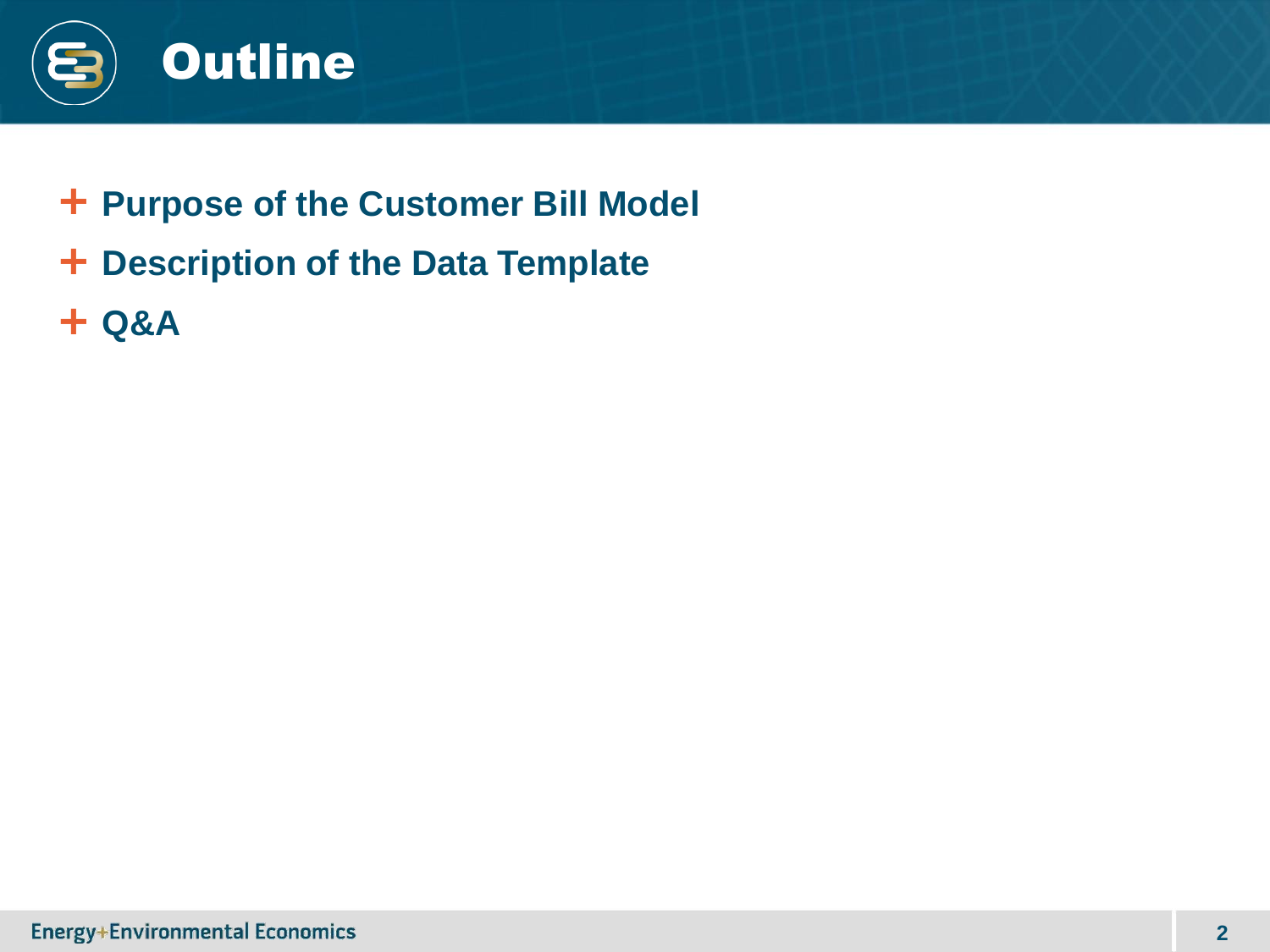

## Customer Bill Model

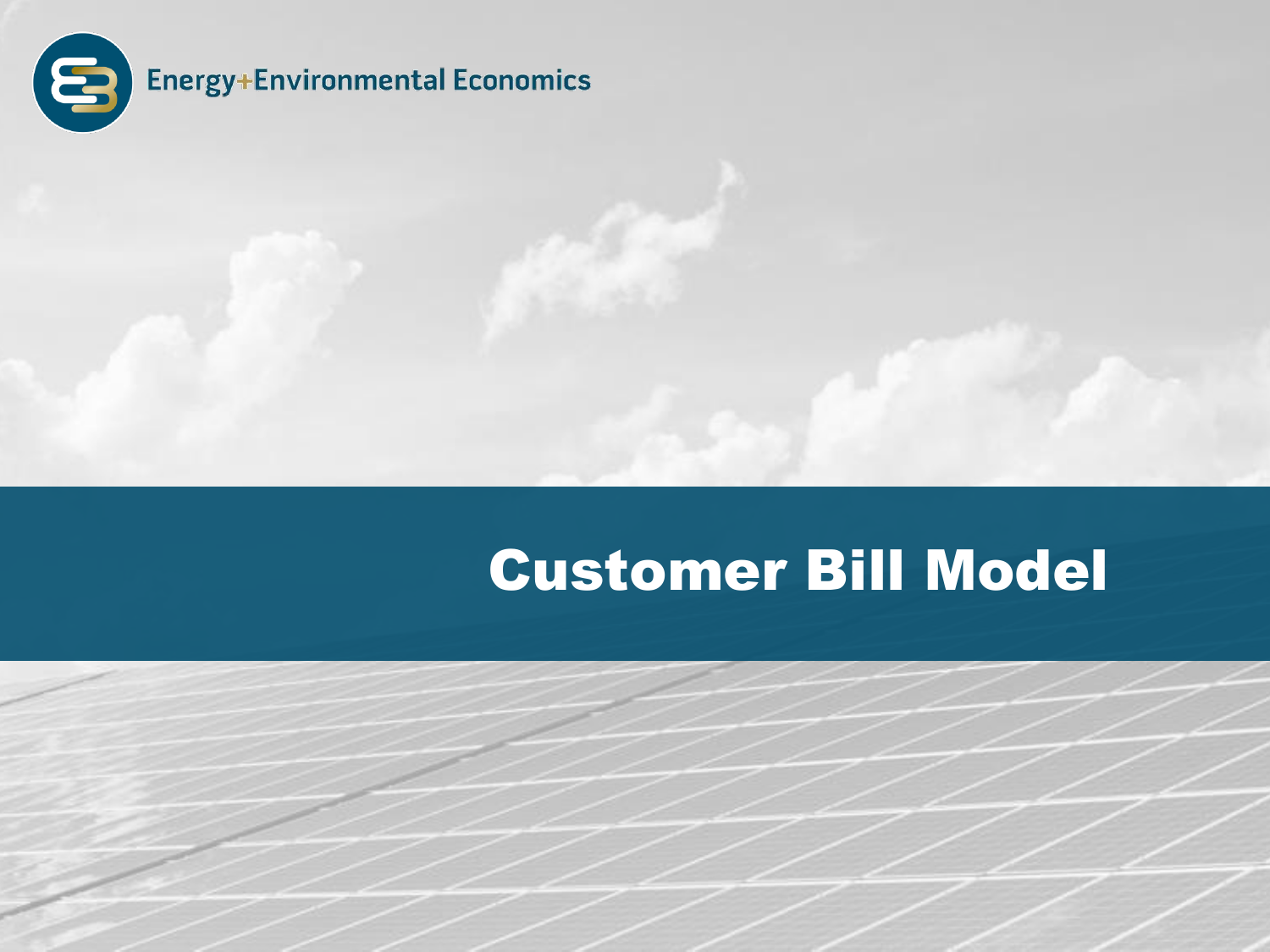### Purpose of the Customer Bill Model

#### **E3 is developing a Customer Bill Model**

• Goal is to produce a standardized analysis of the proposed NEM successor tariffs to enable comparison among proposals

#### **Primary inputs to the Customer Bill Model**

- Proposal templates filled and submitted by each party to the CPUC
- 2021 Avoided Cost Calculator

#### **Model will include representative customers for each IOU**

- CARE and Non-CARE
- Solar and solar+storage

#### **Metrics for evaluation (outputs, 2023 and 2030 scenarios):**

- **1. First-year customer bill savings** (after adoption,)
- **2. Simple Payback Period** = [Upfront System Cost] / [First-year Bill Savings]
- **3. First-year Cost-Shift** = [First-year Bill Savings] [First-year Avoided Costs]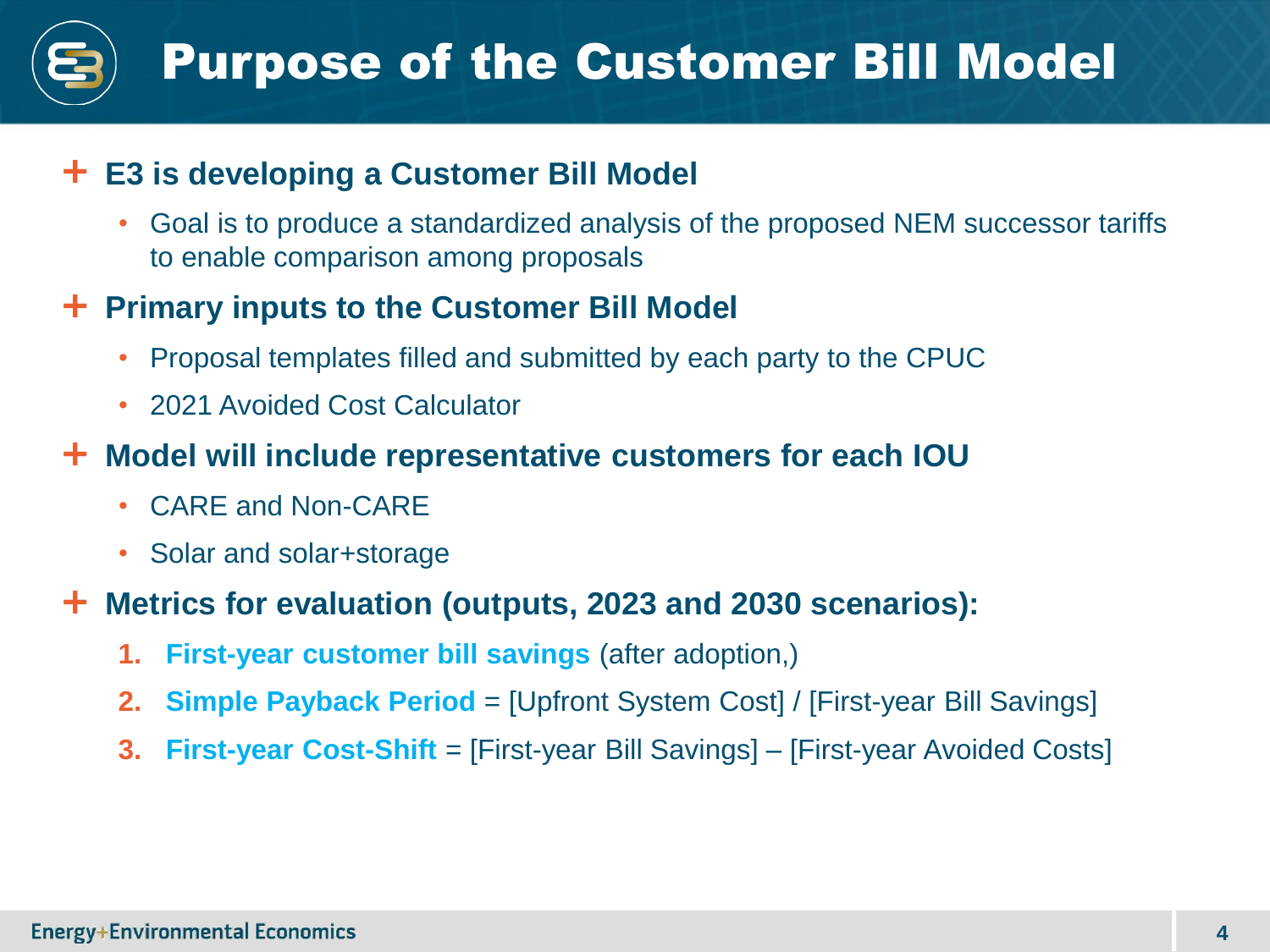

## Data Template

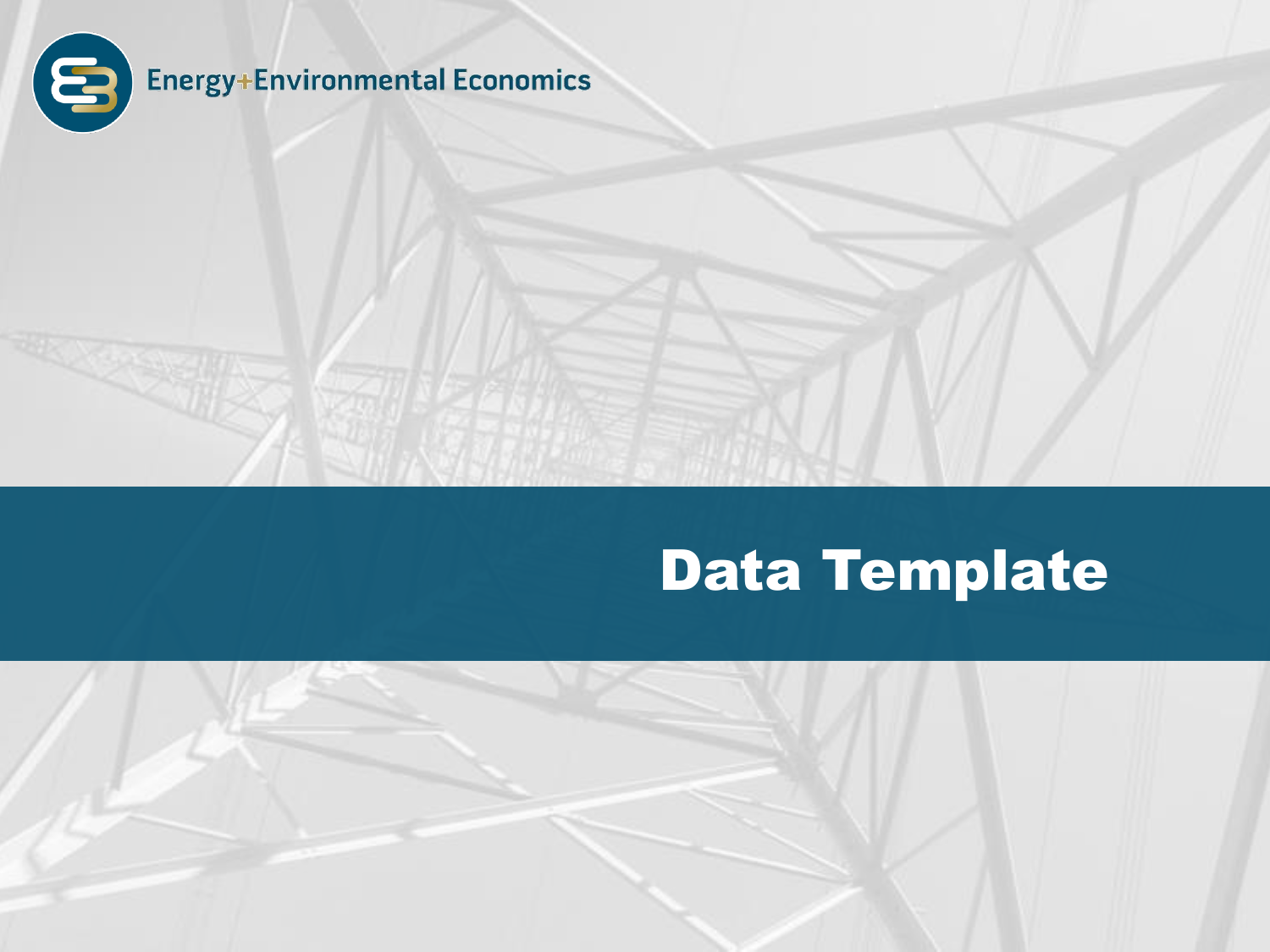

- **Proposal evaluation will include both Residential and Small Commercial customers if both are included in the proposal**
- **Residential tariff proposals: fill out "Residential" worksheet**
	- If proposing a new import rate, also fill out "New Residential Import Rates"
- **Small commercial tariff proposals: fill out "Small Commercial" worksheet**
	- If proposing a new import rate, also fill out "New Small Comm Import Rate"
	- Large commercial and industrial customers are not considered in Customer Bill Model

#### **Parties do not need to provide both residential and commercial tariffs**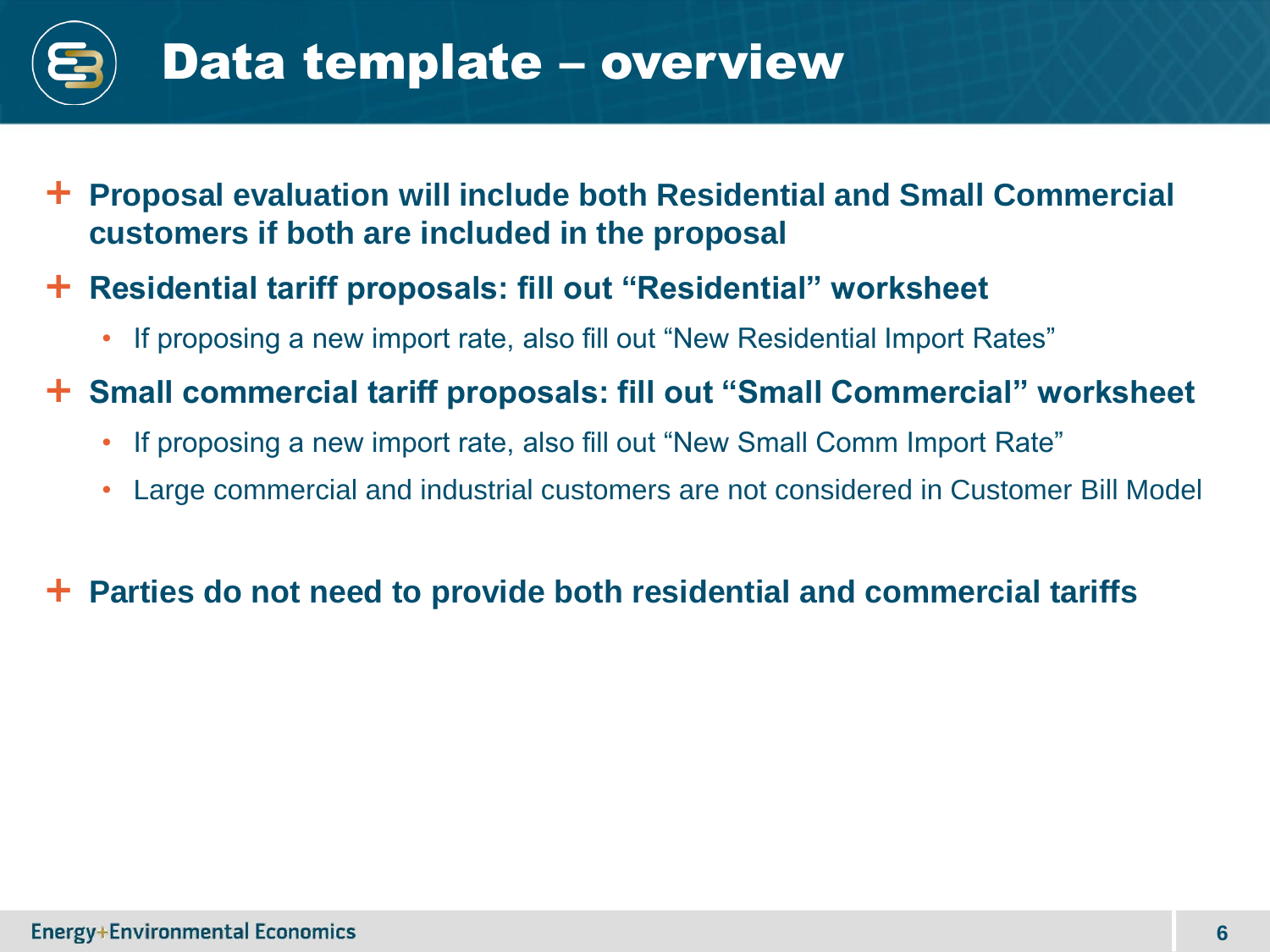## Hourly import rate (\$/kWh)

- *The \$/kWh rate paid by the customer for net imports on an hourly or subhourly basis*
- **Options available for import rates include:**
	- 1. Any existing IOU rate (party does not select any one in particular)
		- E3 will use the most common residential / commercial rate for NEM customers for each IOU
	- 2. Existing EV rates (assume these are available to all NEM customers)
		- PG&E EV2, SCE TOU-D-PRIME, EV-TOU-5
	- 3. A specific IOU existing rate (party must indicate the specific rate schedule)
	- 4. IOU proposed rates (from Joint Utilities DG Tariff Successor proposal)
	- 5. New rates (describe on "New Residential Import Rates" worksheet)
- **Indicate any differences in import rate for a low-income customer (***e.g.***, CARE discount)**
- **Any proposed differences in the import rate for a new customer in 2030 (***e.g.***, due to a "glide path") must be described**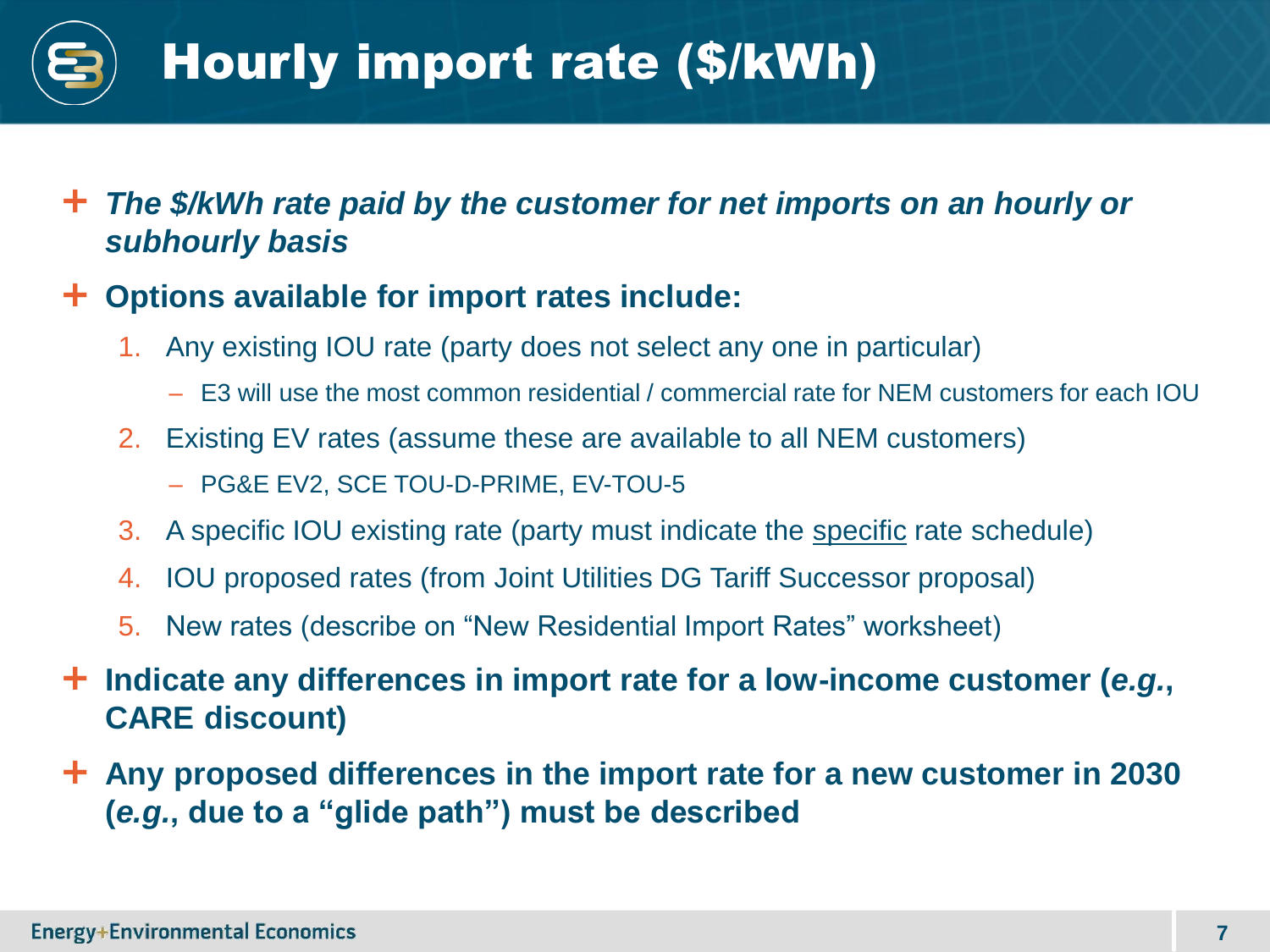## Export rate for net billing (\$/kWh)

- *The \$/kWh credit for net exports to the grid. The export rate is assumed to vary by TOU period*
	- Under NEM 2.0, this would be the hourly import rate minus the Non-Bypassable **Charges**

#### **Indicate the netting period for net billing**

- *I.e.,* on what timeframe are imports vs. exports determined?
- **Export rates may be based on avoided costs, import rate, and/or other components**

#### **Under NEM 2.0, the CARE discount is applied to exports as well**

• Indicate if CARE customers would now receive the same export rate as non-CARE customers or some other export rate altogether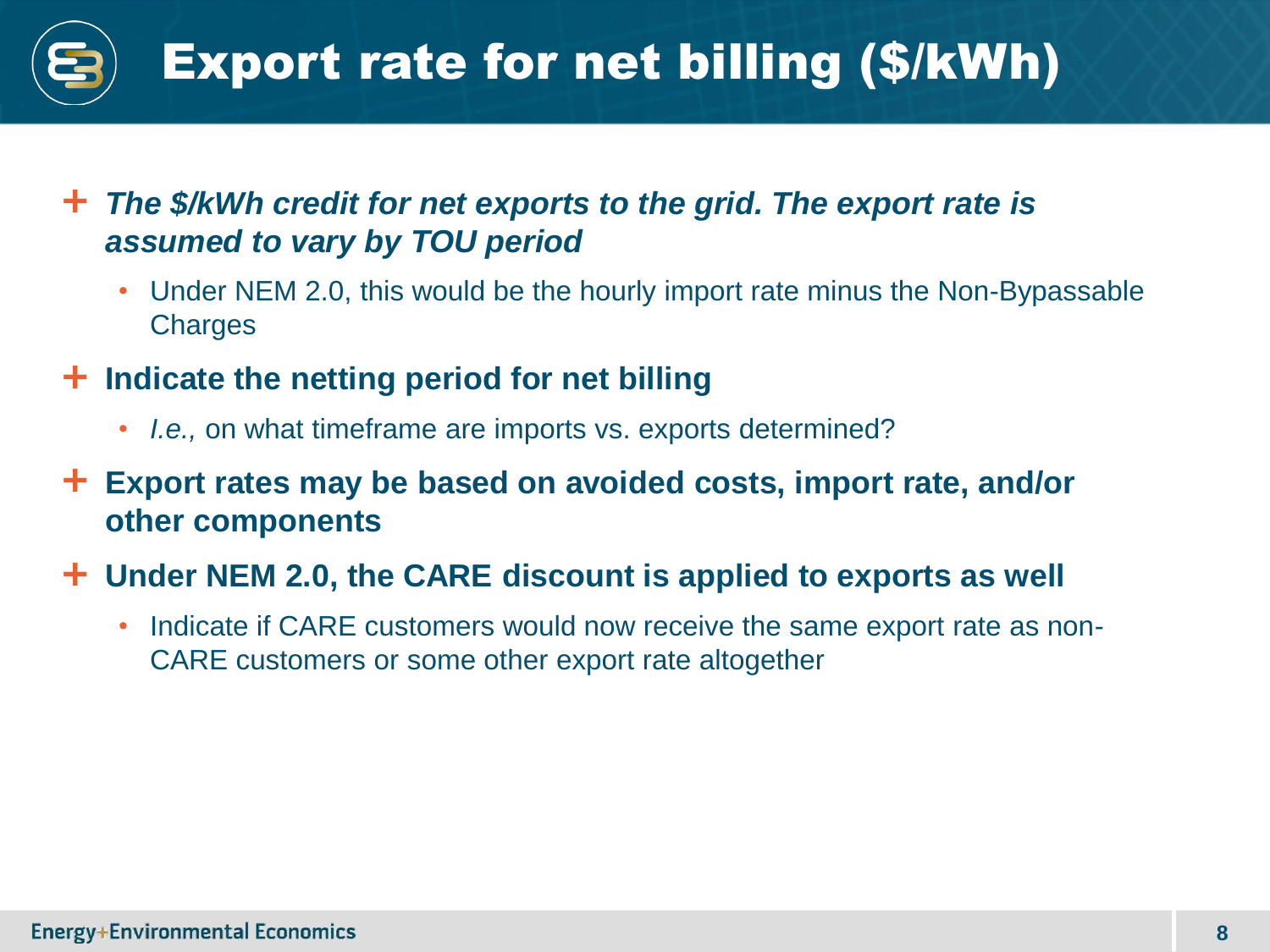

- **Under NEM 2.0, if customer's solar system produces electricity in excess of their on-site load over the 12-month "Relevant Period," excess generation is paid at** *Net Surplus Compensation*
	- Under NEM 2.0, excess generation is not calculated independently for each TOU period
- **Indicate any proposed change to solar system sizing and/or treatment of NSC**
	- Proposals may specify the minimum solar system size
	- Proposals may change the threshold beyond which exports would receive Net Surplus Compensation instead of the export rate
	- Proposals may change the timeframe for the Relevant Period
	- Proposals may suggest that excess generation be calculated separately for each TOU period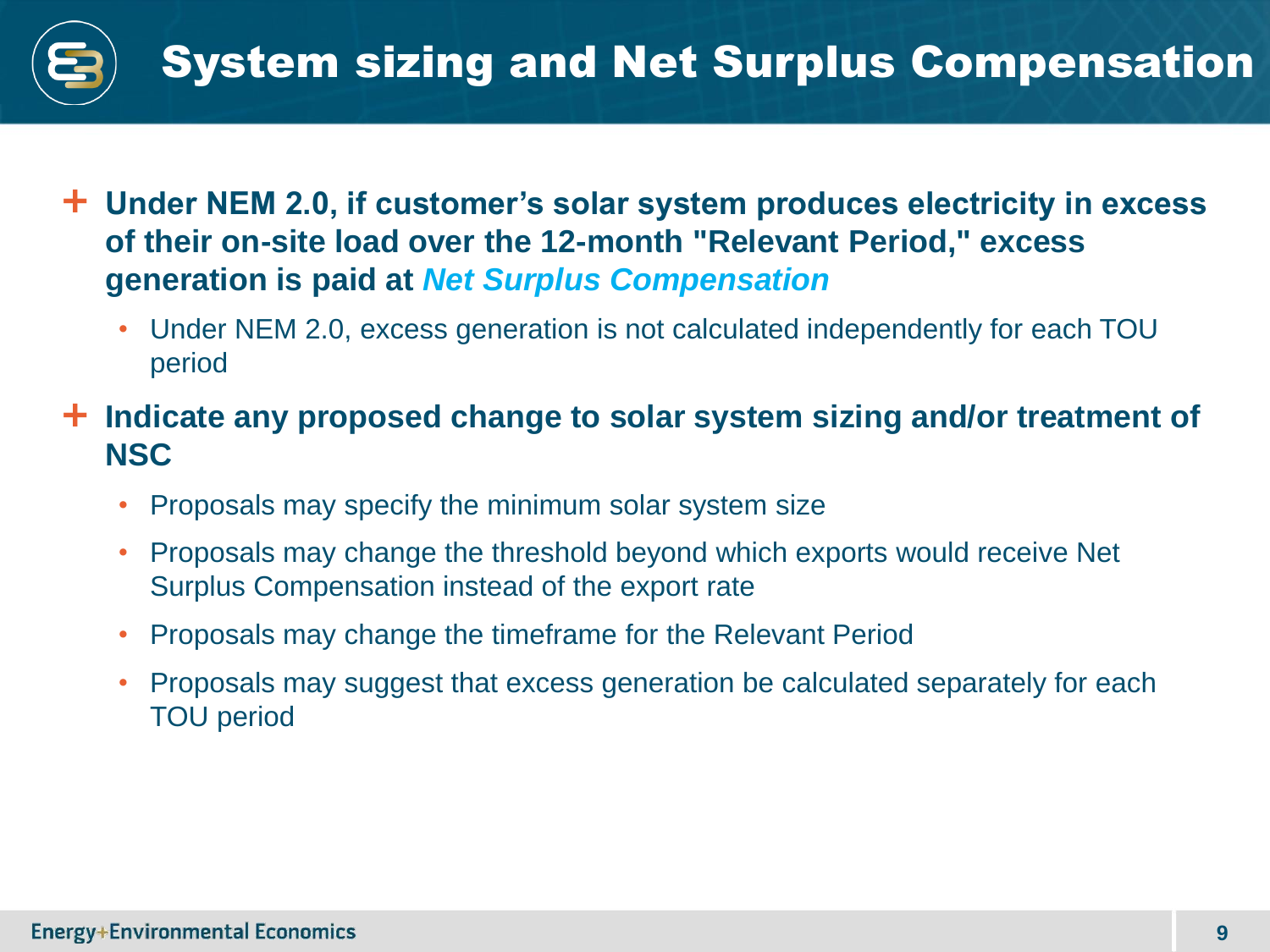

- **Unless specified, assumption is that self-consumption of on-site generation results in no charges for imports and no credits for exports**
- **A number of proposals include an hourly self-generation rate separate from import rate**
	- *The \$/kWh rate paid by the customer for consumption of self-generated power on an hourly or subhourly basis*

 **Proposed self-consumption rates must be specified for each IOU and TOU period**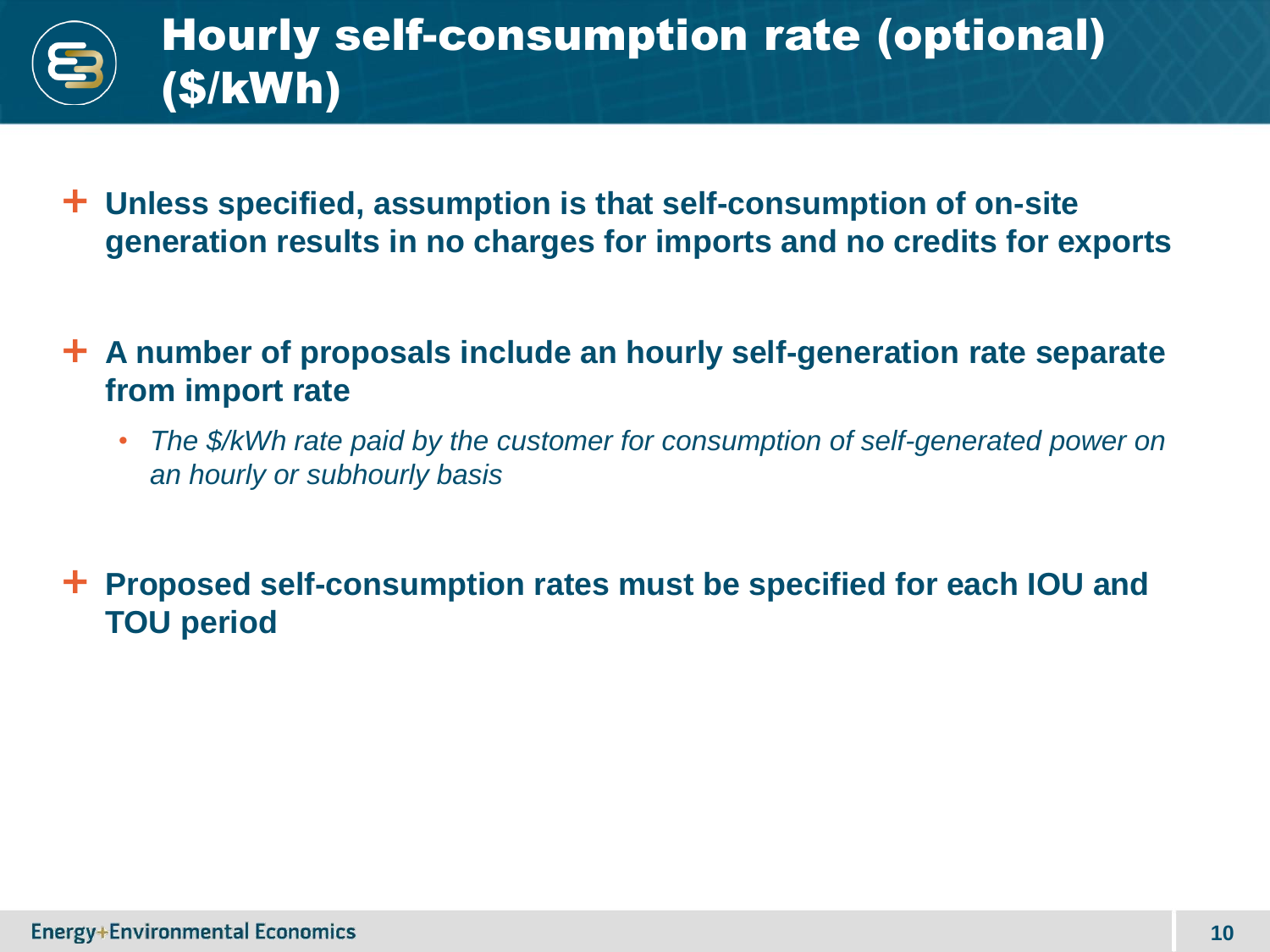

- *A fixed \$/month customer charge that is independent of consumption, demand, or solar system size*
- **This and other charges may vary for different kinds of customers and in different years. For all such charges, please indicate:**
	- Any differences for a CARE vs. Non-CARE customer
	- Any differences for a solar vs. solar+storage system
	- Any differences for a new customer in 2023 vs. 2030 (*e.g.,* due to a "glide path")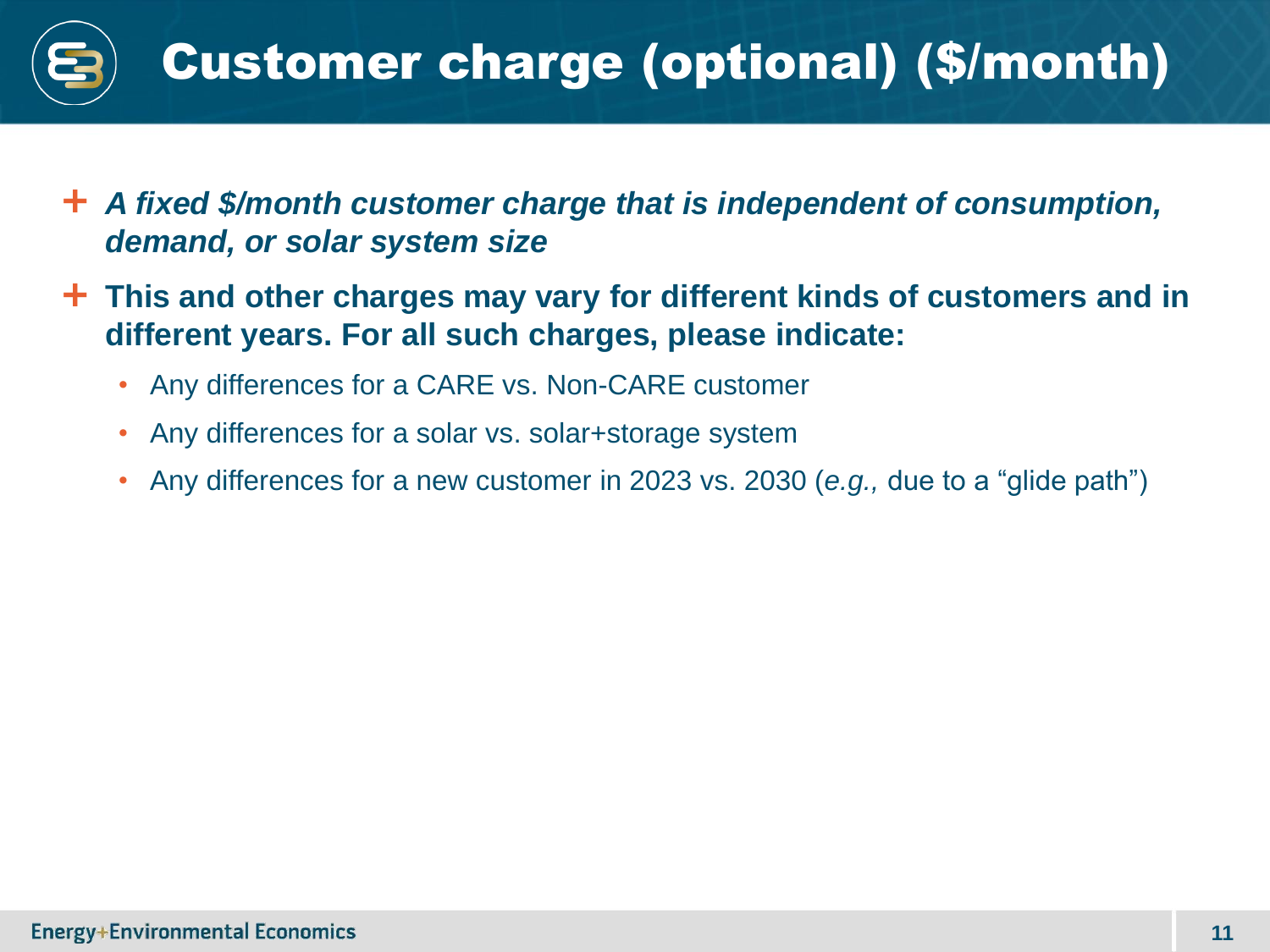# Minimum bill (optional)

- *A fixed \$/month minimum bill*
- **Minimum bill may be fixed \$/month for all customers**
- **Alternatively, this may be tied to solar system size**
	- If so, select the \$/kW AC-month as the "unit"
- **Indicate any distinctions for different kinds of customers and in different years**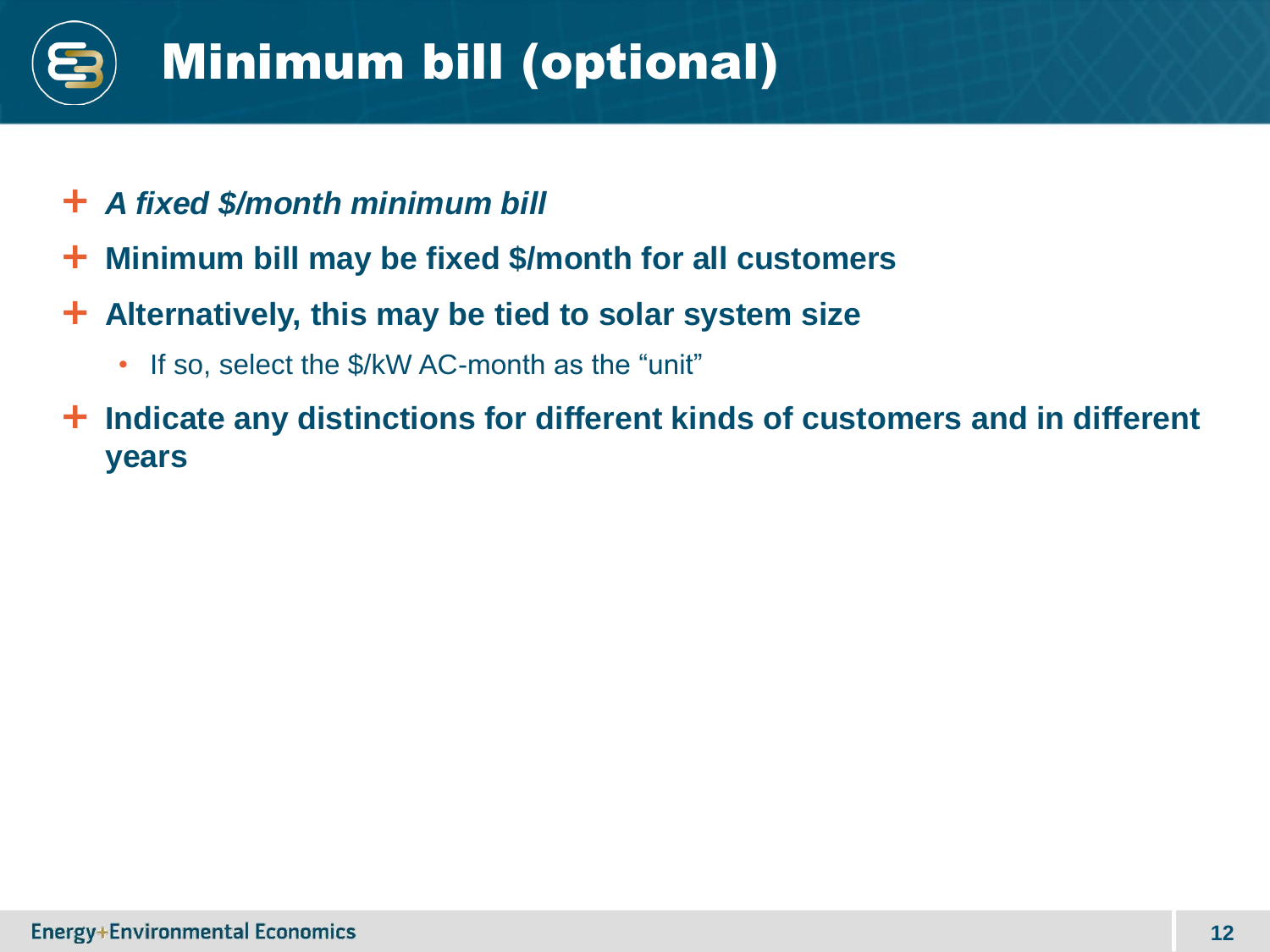

- *A monthly fixed charge based on the size of the customer's solar system*
- **Indicate any distinctions for different kinds of customers and in different years**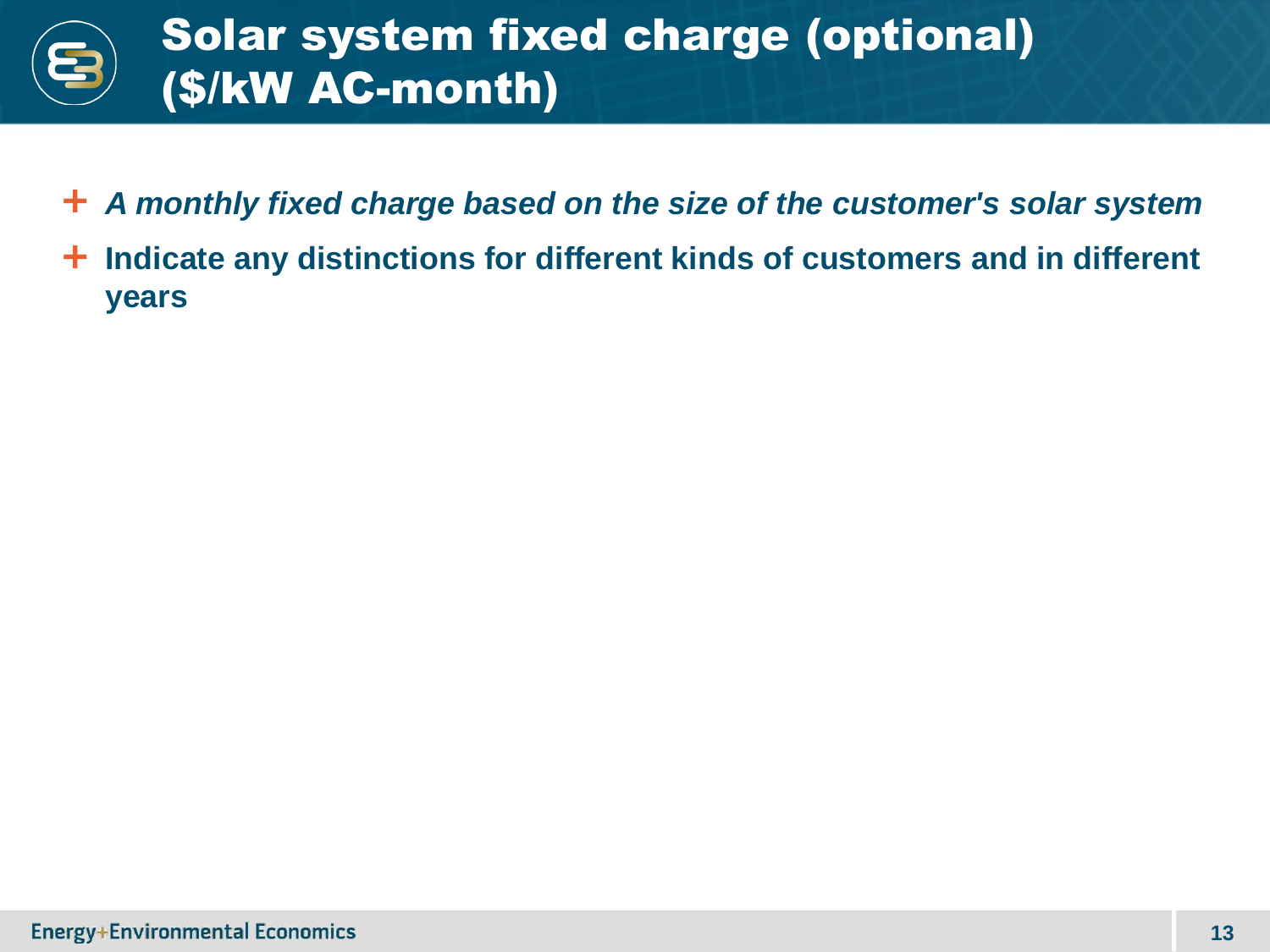

- *A* **one-time,** *upfront incentive paid to new solar or solar+storage customers*
- **Indicate any distinctions for different kinds of customers and in different years**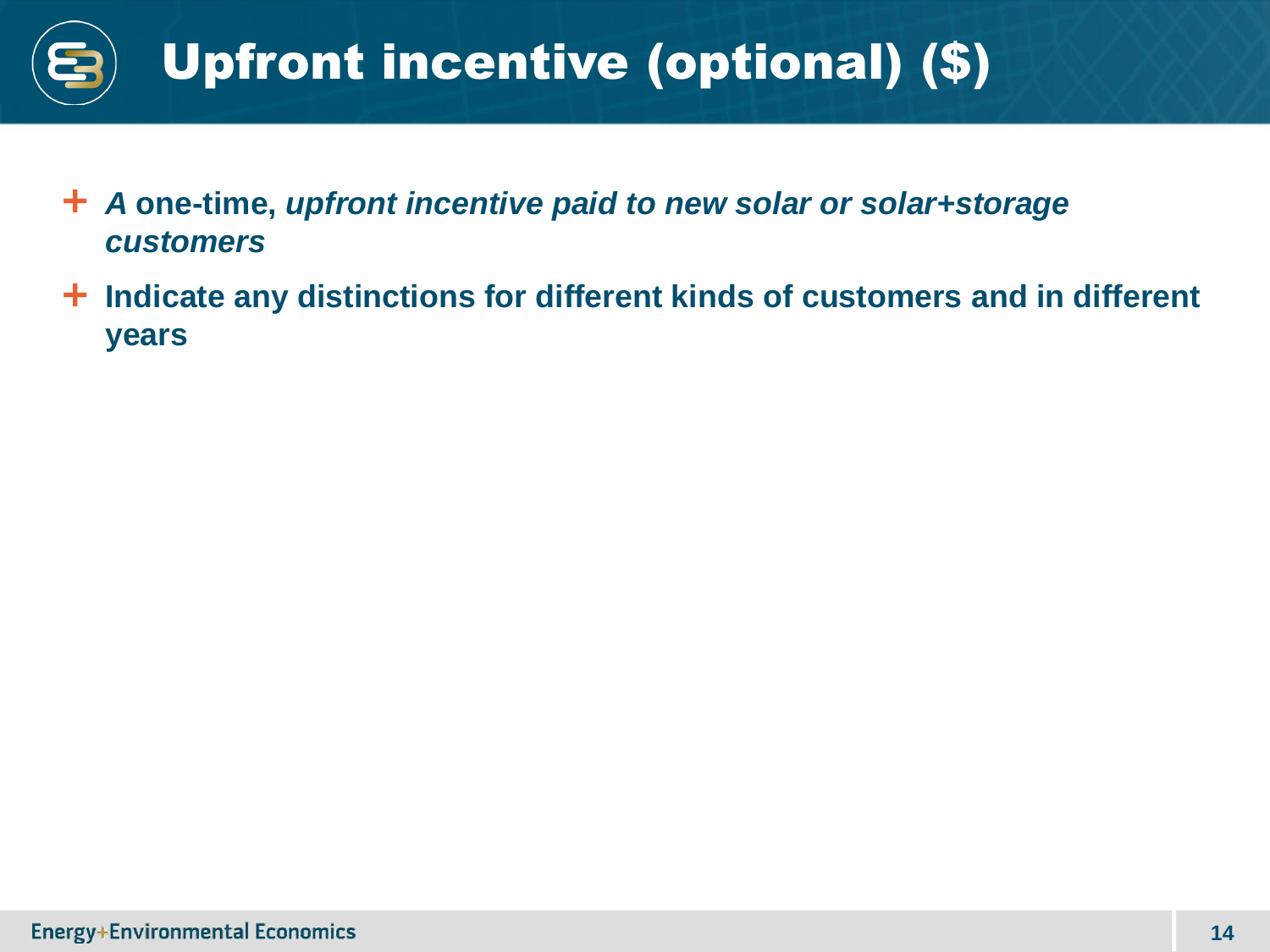

- *A self-generation incentive paid as \$/kWh of solar system generation*
- **The Market Transition Credit (MTC) proposed in the January 2021 E3 NEM successor white paper is an example of a self-generation incentive**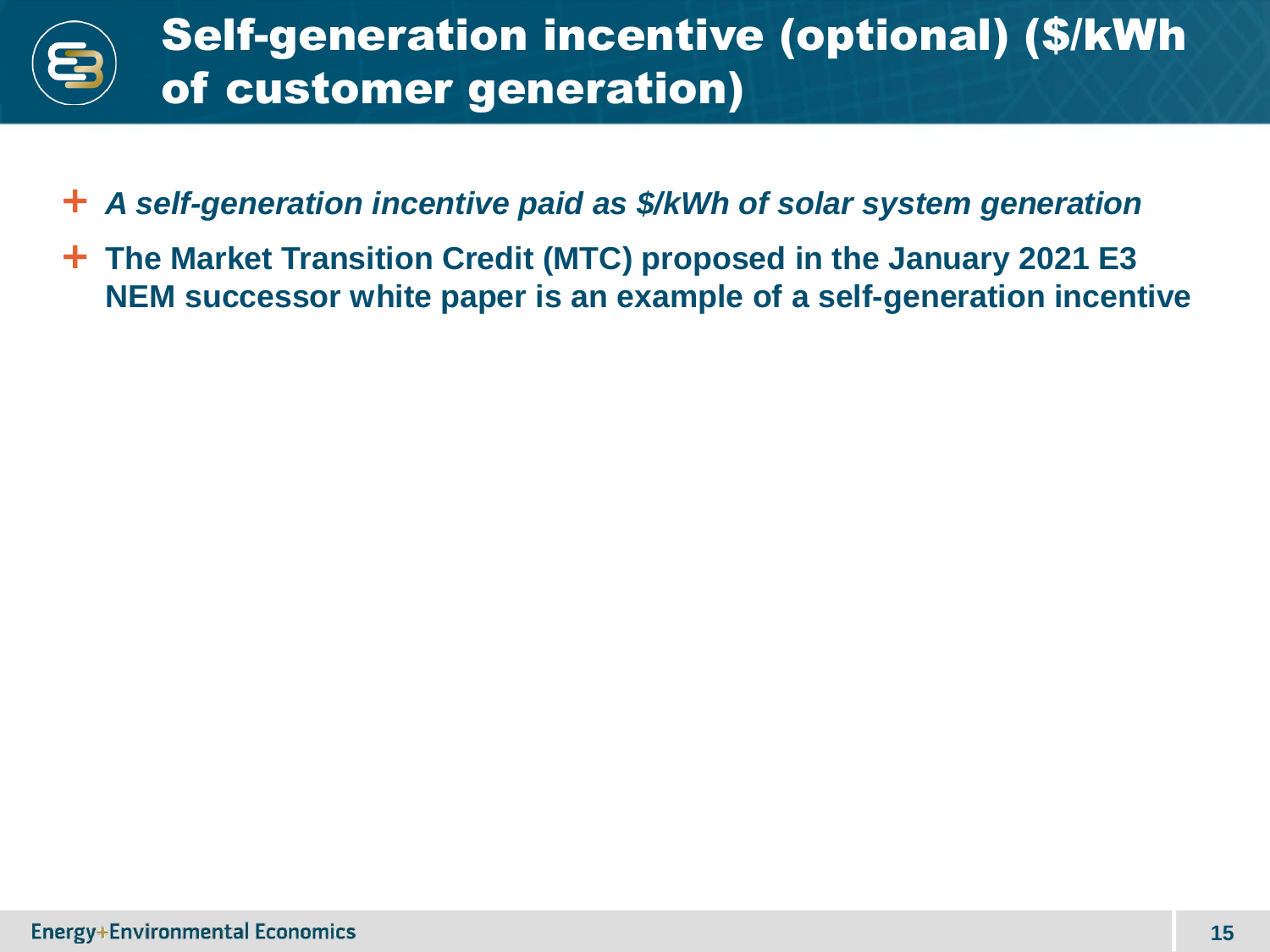

- **Any components of the successor tariff not captured in sections of the template should be indicated here**
- **Additional information or suggestions not directly related to the tariff for a new customer are beyond the scope of the Customer Bill Calculator and will not be considered**
	- For example, do not provide recommendations on future treatment for existing NEM 2.0 customers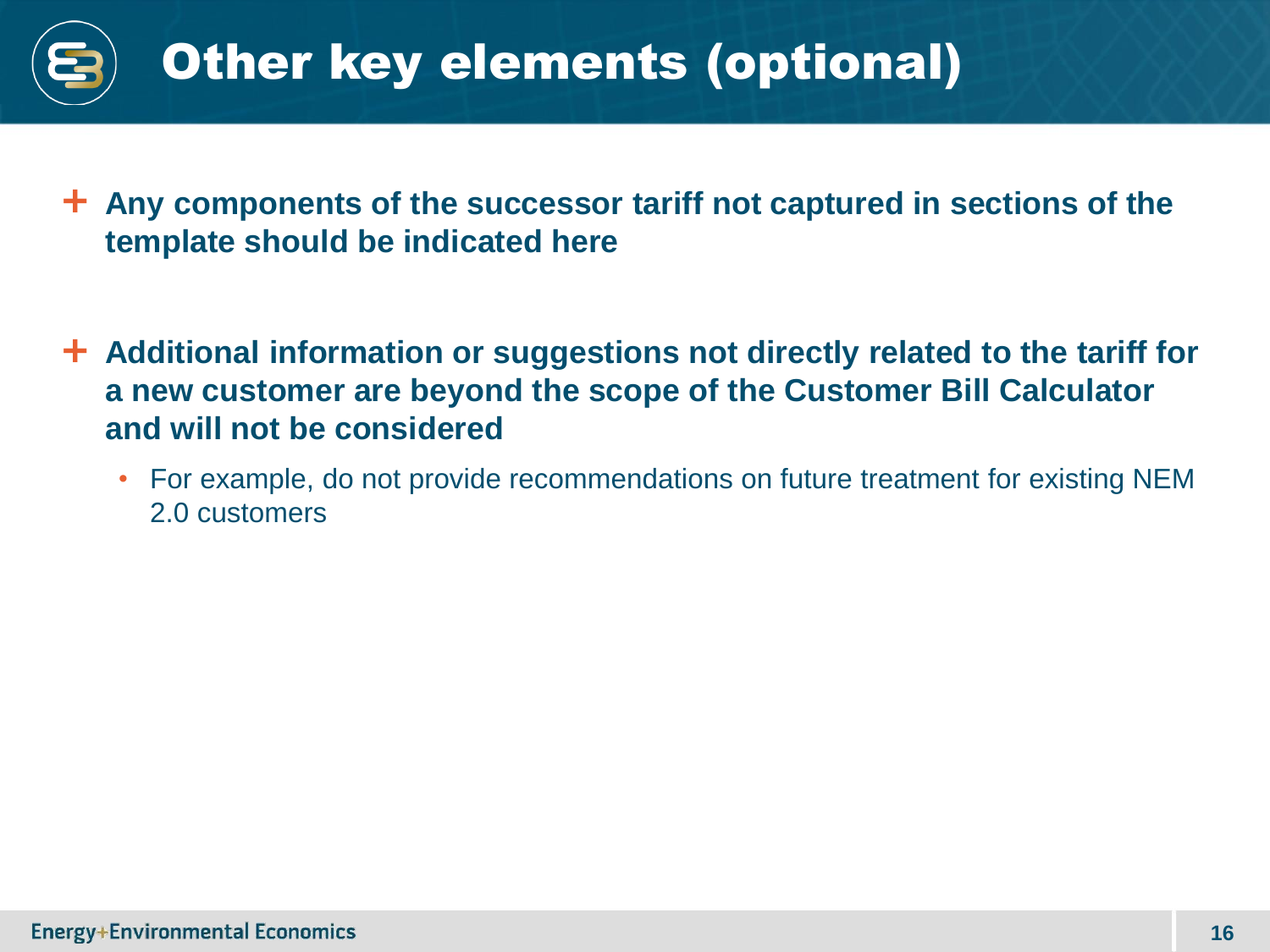

- **Some proposals include a step-down in rates and/or other tariff components based on the adoption of customer solar or solar+storage**
- **If a proposal includes phases or tranches based on the growth of customer solar or solar+storage, indicate the phase or tranche anticipated for each IOU in 2030**
- **This will be used to determine the appropriate export rate and other components for a new customer in 2030**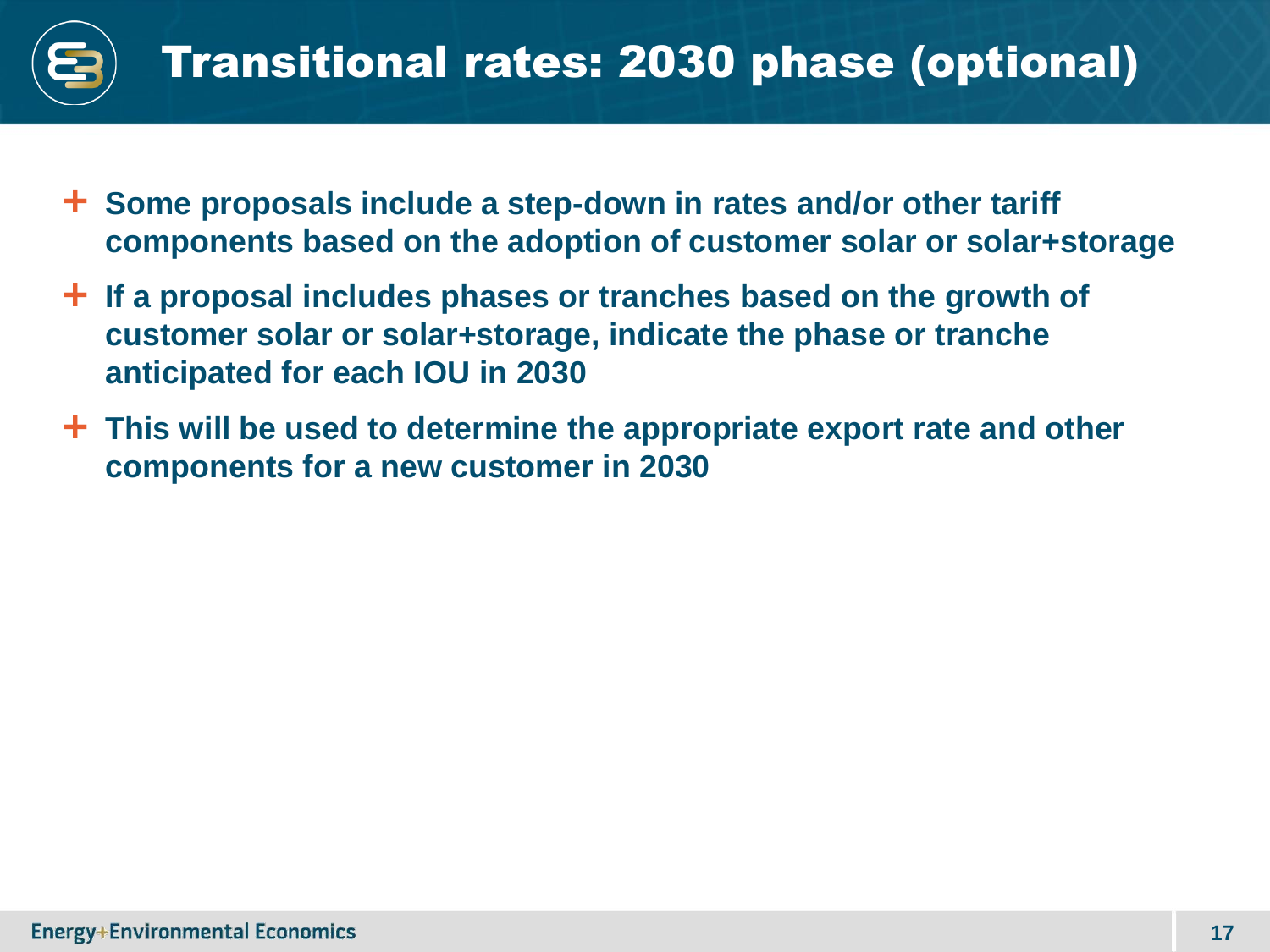

### Further questions

- **If you have further questions that you need answered in order to complete the template, please email [aryeh.goldparker@ethree.com](mailto:aryeh.goldparker@ethree.com)**
	- cc [Christopher.Westling@cpuc.ca.gov](mailto:Christopher.Westling@cpuc.ca.gov)
	- Include "NEM Template" in the subject line